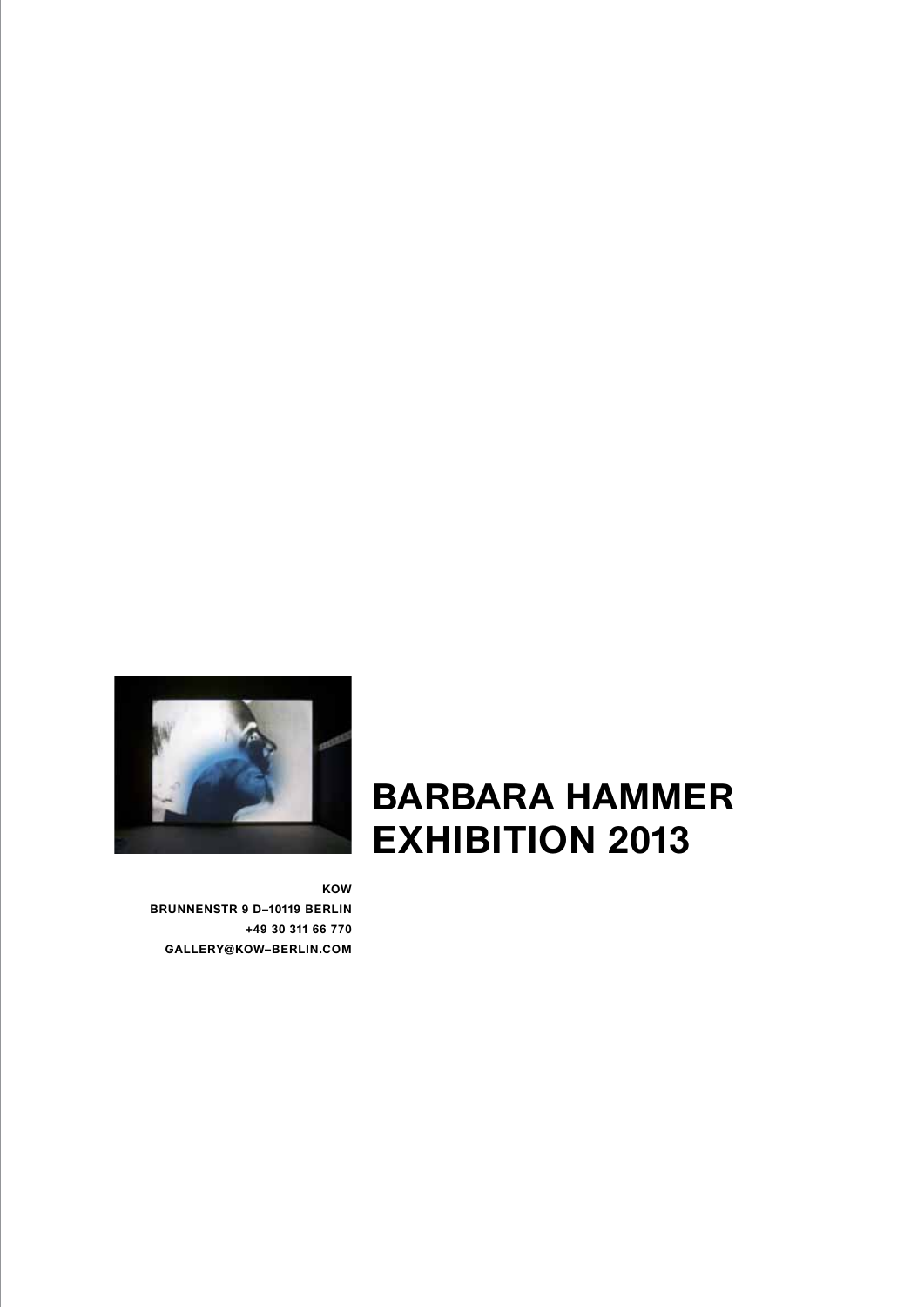

Text: Alexander Koch

dreht eigene Interviews mit erkrankten Frauen. Programmatisch bedruckt sie Knochen mit Zeitungsberichten über die Zunahme von Krebsfällen, über Therapien, ihre Folgen und ihre Vermarktung.

2008 ändert sich dann ihre Perspektive. "A Horse Is Not a Metaphor"(3) dokumentiert ihren eigenen Kampf mit dem Krebs. Hammer filmt im Krankenhaus, nun selbst Objekt in der medizinischen Apparatur, und sie filmt, um sich darin als Subjekt zu behaupten. Kühl registriert die digitale Handkamera ihren angeschlagenen, geschwollenen, klinisch observierten Körper. Es ist "ein unverstelltes Stück Aktivismus, ein offenes Plädoyer des Überlebens, eine alltägliche Chronik dessen, was eine Person aushalten muss".(4) Dass Hammer sich so darstellt, ist kein Narzissmus. Seit den frühen Siebzigerjahren setzen ihre Filme eine Forderung des Feminismus und einen Kern demokratischer Kultur ins Werk: Wenn keine Repräsentation verfügbar ist, in der du dich wiedererkennst, dann repräsentiere dich selbst.

(1) In "Dr. Watson's X-Rays" (1991) dokumentiert Barbara Hammer Hintergründe und Auswirkungen der Filmproduktion.

(2)/(4) Vgl. Ara Osterweil: "A Body Is Not a Metaphor: Barbara Hammer's X-Ray Vision", Journal of Lesbian Studies, Volume 14, Issue 2-3, 2010 (3) Musik: Meredith Monk

Das Lebenswerk der 1939 in Hollywood geborenen Experimentalfilmerin, Dokumentaristin und bildenden Künstlerin Barbara Hammer hat die Geschichte des Queer Cinema mitgeschrieben. Seit 1968 hat die erste lesbische Filmaktivistin über 80 Produktionen mit dezidiert feministischer Perspektive vorgelegt. Zeigte unsere erste Ausstellung von Barbara Hammer 2011 vor allem ihren Beitrag zur (Selbst-)Repräsentation lesbischer Liebe und Sexualität in den Siebzigerjahren, konzentrieren wir uns nun auf einen Parallelstrang ihres Schaffens seit Mitte der Achtzigerjahre: Die Auseinandersetzung mit Alter, Krankheit und Tod.

Im Zentrum der gemeinsam mit der Künstlerin entwickelten Ausstellung steht "Sanctus" (1990). Hammer verwendet Röntgenfilmaufnahmen, die Dr. James Sibley Watson in den Fünfzigerjahren herstellte, indem er Körper in Bewegungen durchleuchtete, meist Frauen.(1) Watsons kinetisches Spektakel der bis in ihre Tiefen visuell und medizintechnisch verfügbaren Probandinnen überhöht Hammer, zeigt diese mal bedroht, mal bedrohlich, und gibt ihnen eine sinnliche Präsenz zurück. Watsons Archivmaterial wird umkopiert und beschnitten, bemalt, überblendet und verätzt. Hammer animiert einen Danse Macabre weiblicher Skelette. Es ist mehr als eine feministische und erotische Rückaneignung des technisch und pathologisch besetzten Leibes der Frau – es ist seine Heiligsprechung, musikalisch getragen von der computergenerierten Messe "Sanctus", die Neil B. Rolnick eigens komponierte.(2)

"Optic Nerve" (1985), Barbara Hammers Beitrag zur Whitney Biennial 1987, ist wie "Sanctus" ein Hauptwerk ihrer experimentellen Praxis. Sie arbeitet mit 8mm-Aufnahmen ihrer 97-jährigen Großmutter. Den körperlichen Verfall, die Lebensfunktion medizinischer Geräte, das Ausgeliefertsein an die Zeit und an die Technologie, überträgt Hammer auf ihren Umgang mit dem Zelluloid-Material und auf die Gestaltung der Tonspur. Ihr gelingt eine bestürzende Verschränkung von physiologischer und filmischer Apparatur. Die Erblindung der Großmutter auf einem Auge, der Verlust des dreidimensionalen Sehens, führt Hammer dabei an die Grenze ihres Mediums, weg vom Naturalismus räumlicher Darstellung und hin zu einem existenziellen Minimalismus: "Optic Nerve" wird ein flackerndes, verschwommenes, mechanisch zusammengehaltenes Filmportrait am Rande des Sehvermögens.

In "Vital Signs" (1991) wendet Barbara Hammer den Schrecken des Todes demonstrativ in sein Gegenteil. Sie schenkt einem menschlichen Skelett ihre zärtliche Fürsorge: Sie füttert, kleidet und liebkost es, führt es spazieren in der dunklen Revue einer innigen Beziehung über den Tod hinaus. Sie konfrontiert Schmerz und Angst, statt beides zu verdrängen. Die öffentliche Ignoranz, Stigmatisierung und Instrumentalisierung von Krankheit und Leid untersucht sie 1986 in "Snow Job: The Media Hysteria of AIDS". 1994 kritisiert sie mit "8 in 8" die Medienberichterstattung über Brustkrebs und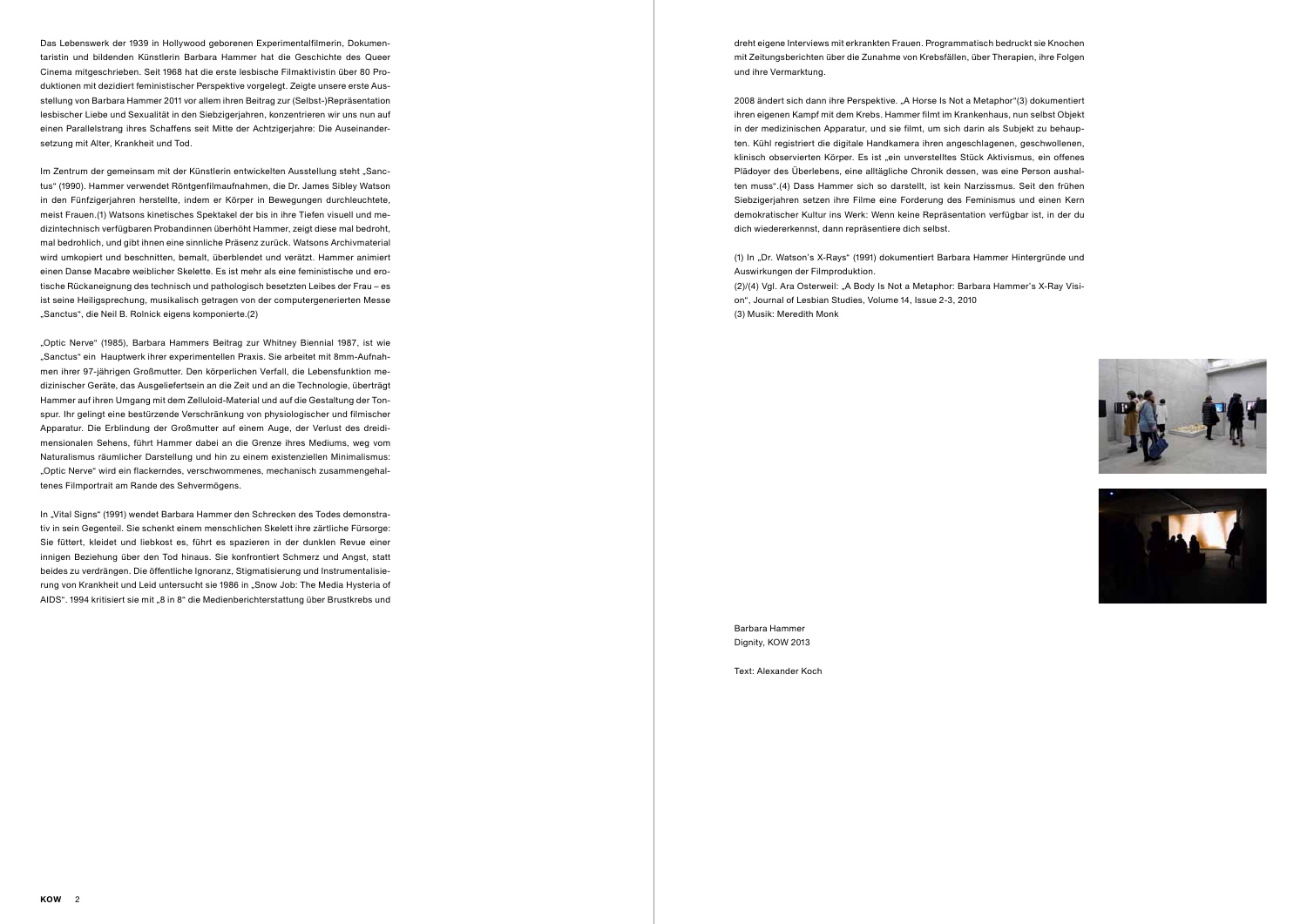







Snow Job: The Media Hysteria of Aids, 1986 Video, color, sound, 9 min



Barbara Hammer Dignity, KOW 2013

Exhibition view

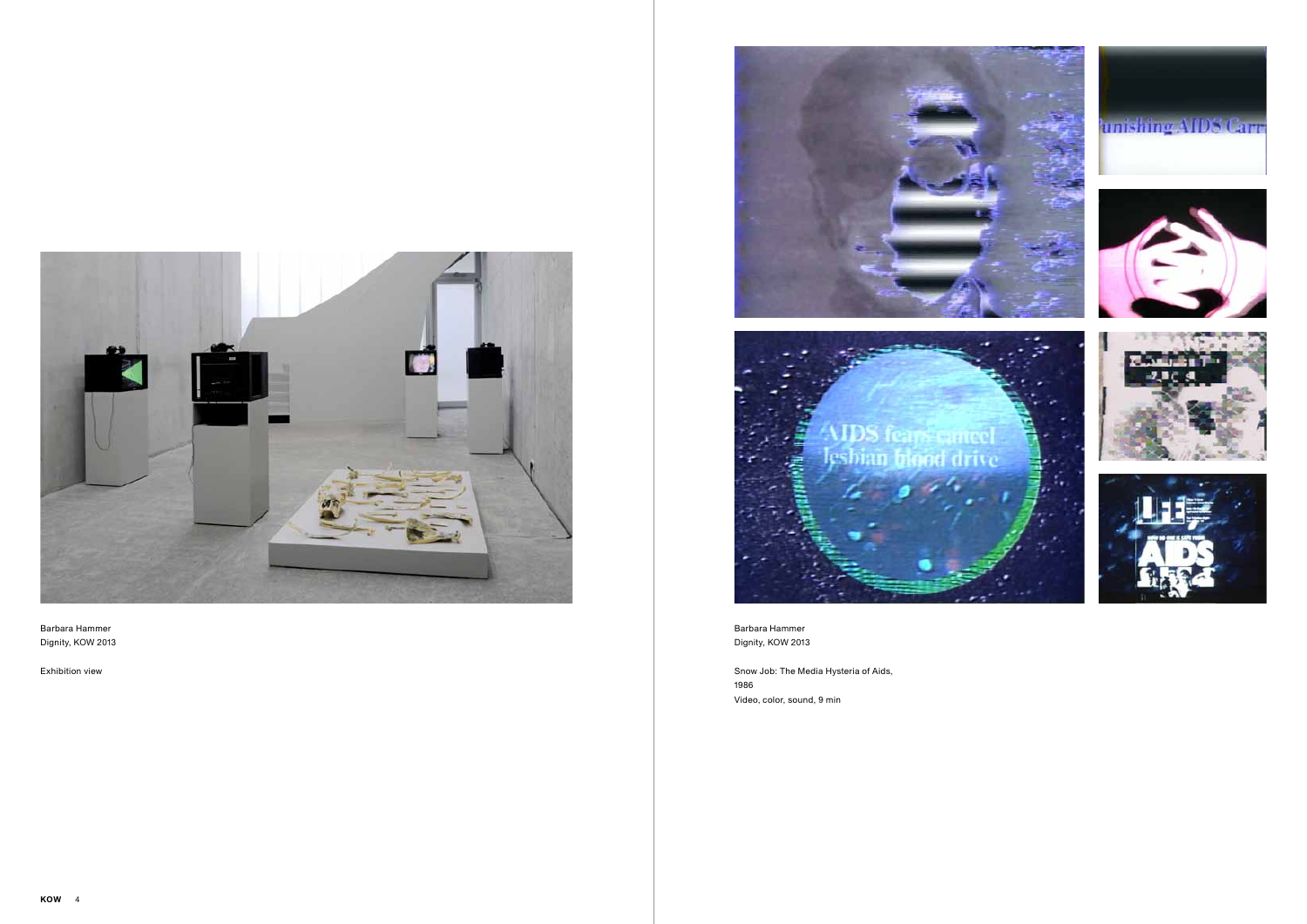





Save Sex, 1993 Video, color, sound, 1 min





Barbara Hammer Dignity, KOW 2013

Cancer Bones, 1994 Gelatin print on calf bones, 30 parts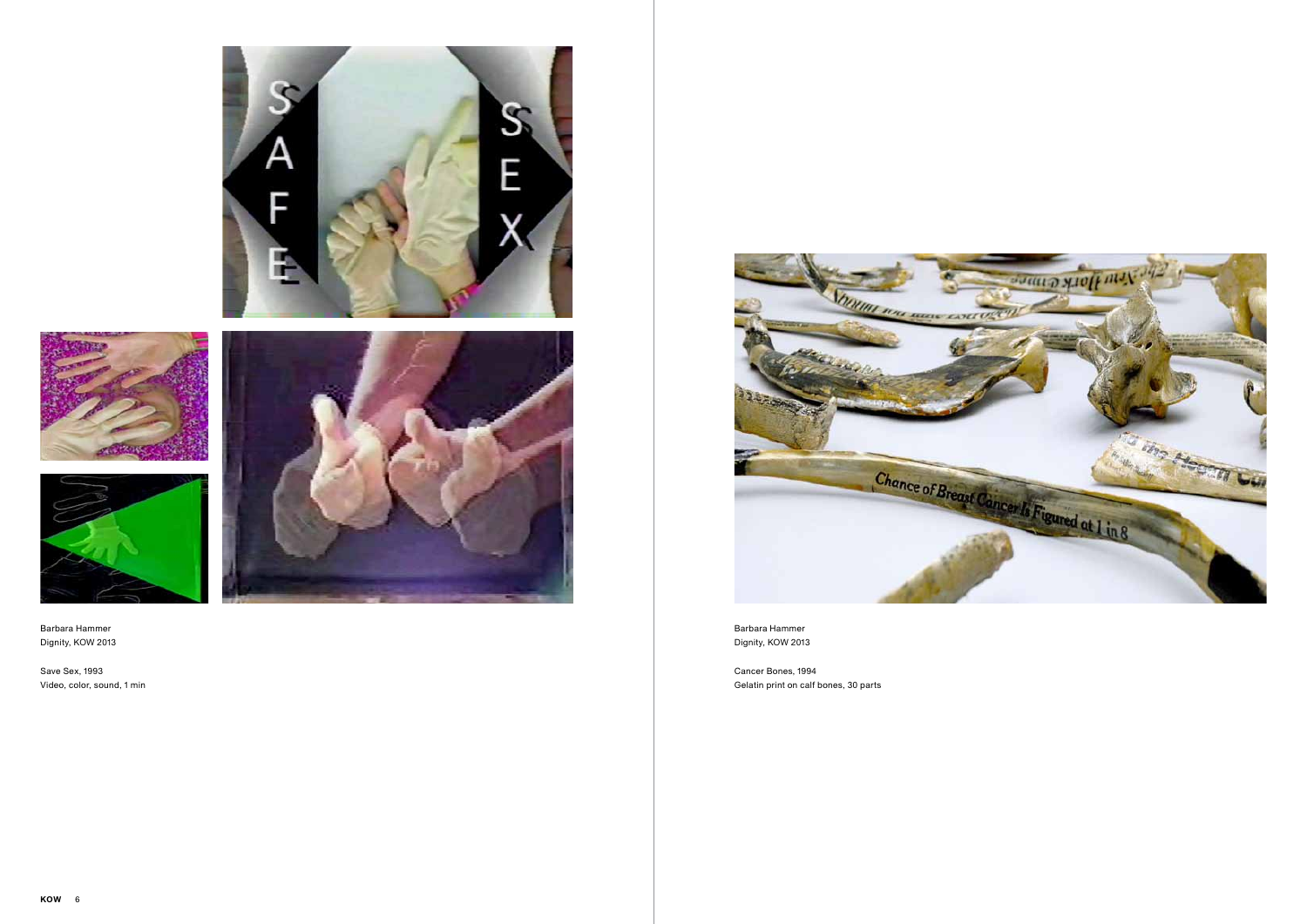









Dignity, KOW 2013

Exhibition view

8 in 8, 1994 Interviews for eight channel installation Video, color, sound, 2 × 20 min



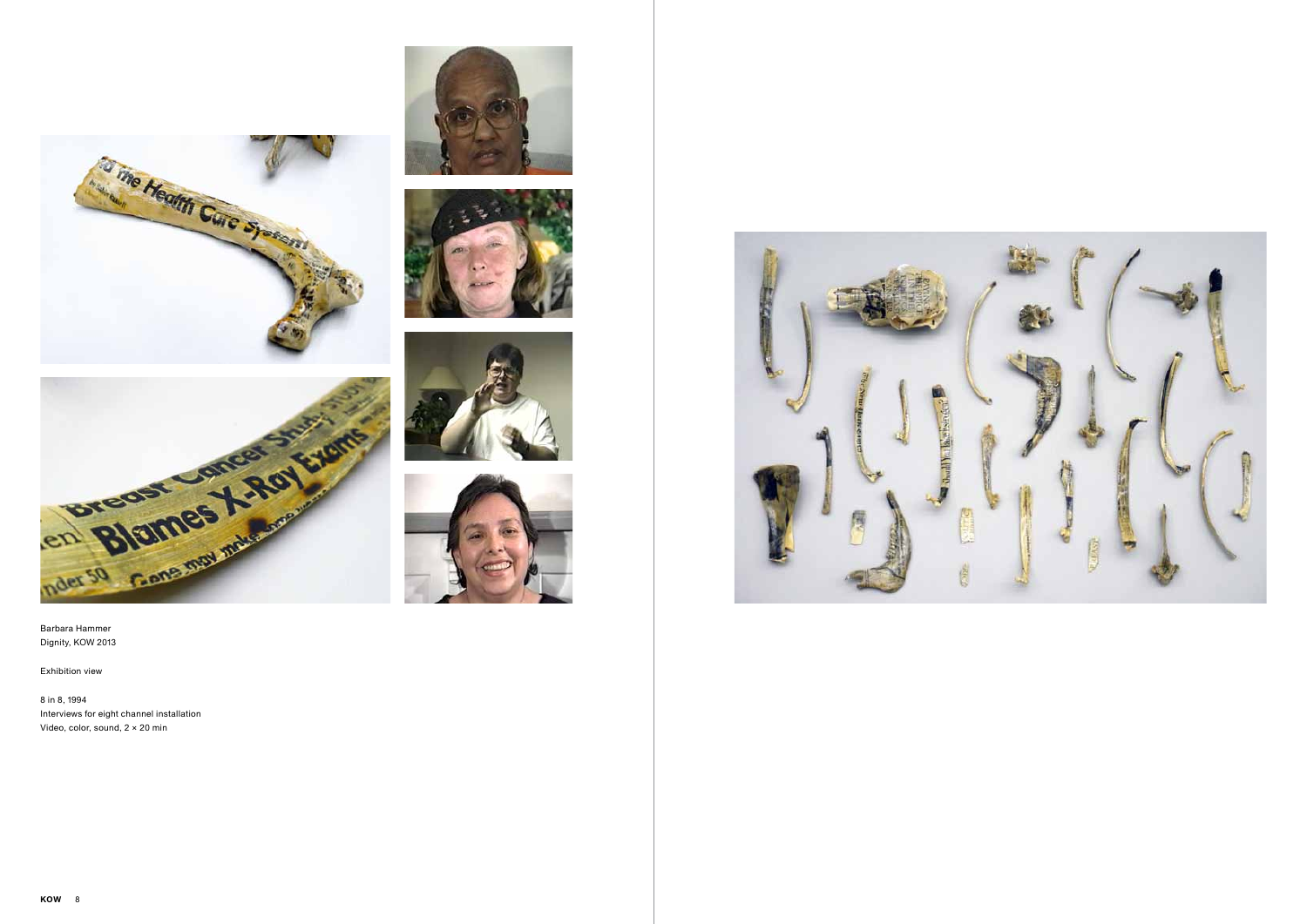









A Horse Is Not A Metaphor, 2008 16 mm film transferred to DVD, color, b&w, sound by Meredith Monk, 30 min



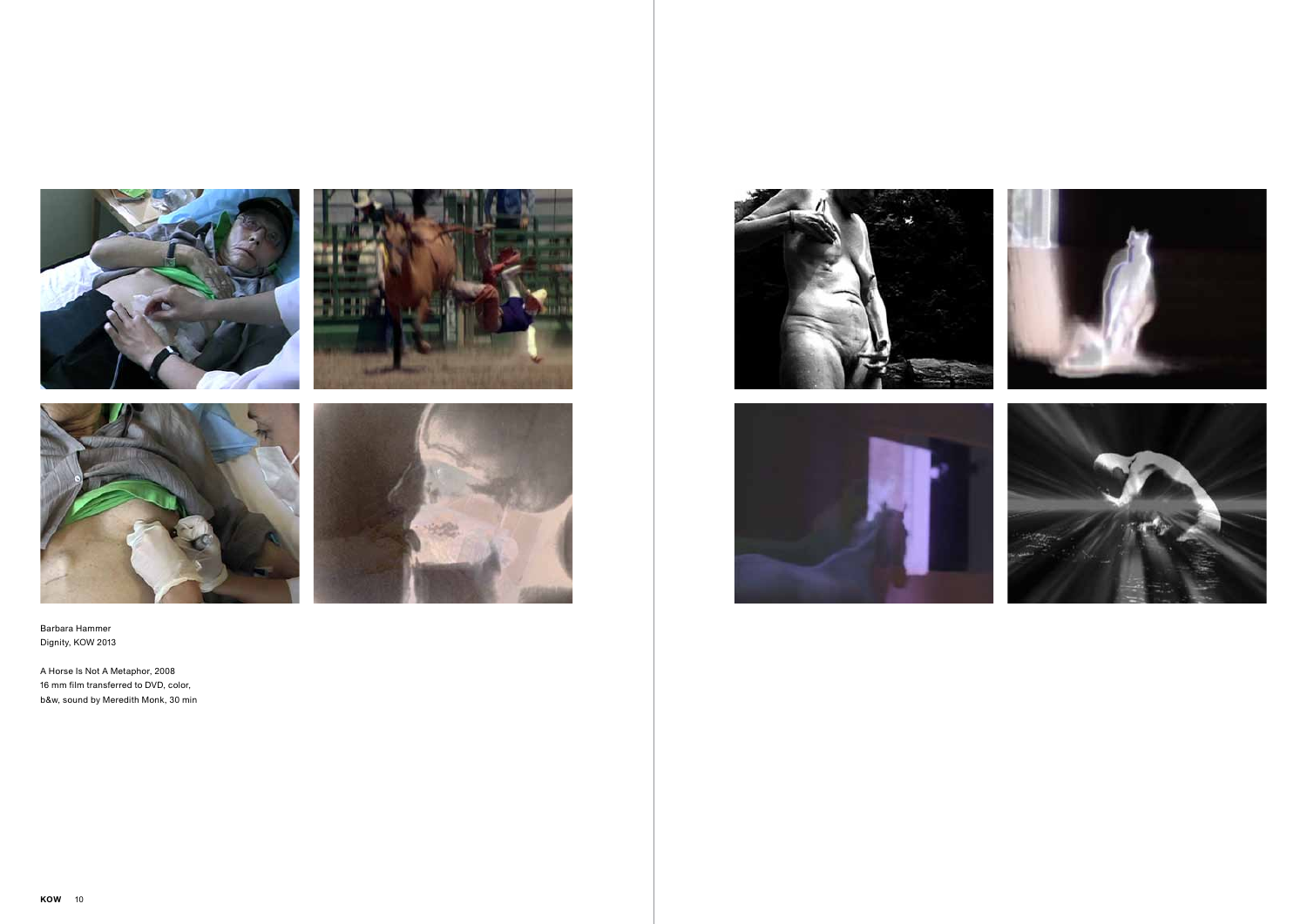







Dr. Watson's X-Rays, 1991 Video, color, sound, 22 min



Barbara Hammer Dignity, KOW 2013

Cancer Bones, 1994 Gelatin print on calf bones, 30 parts



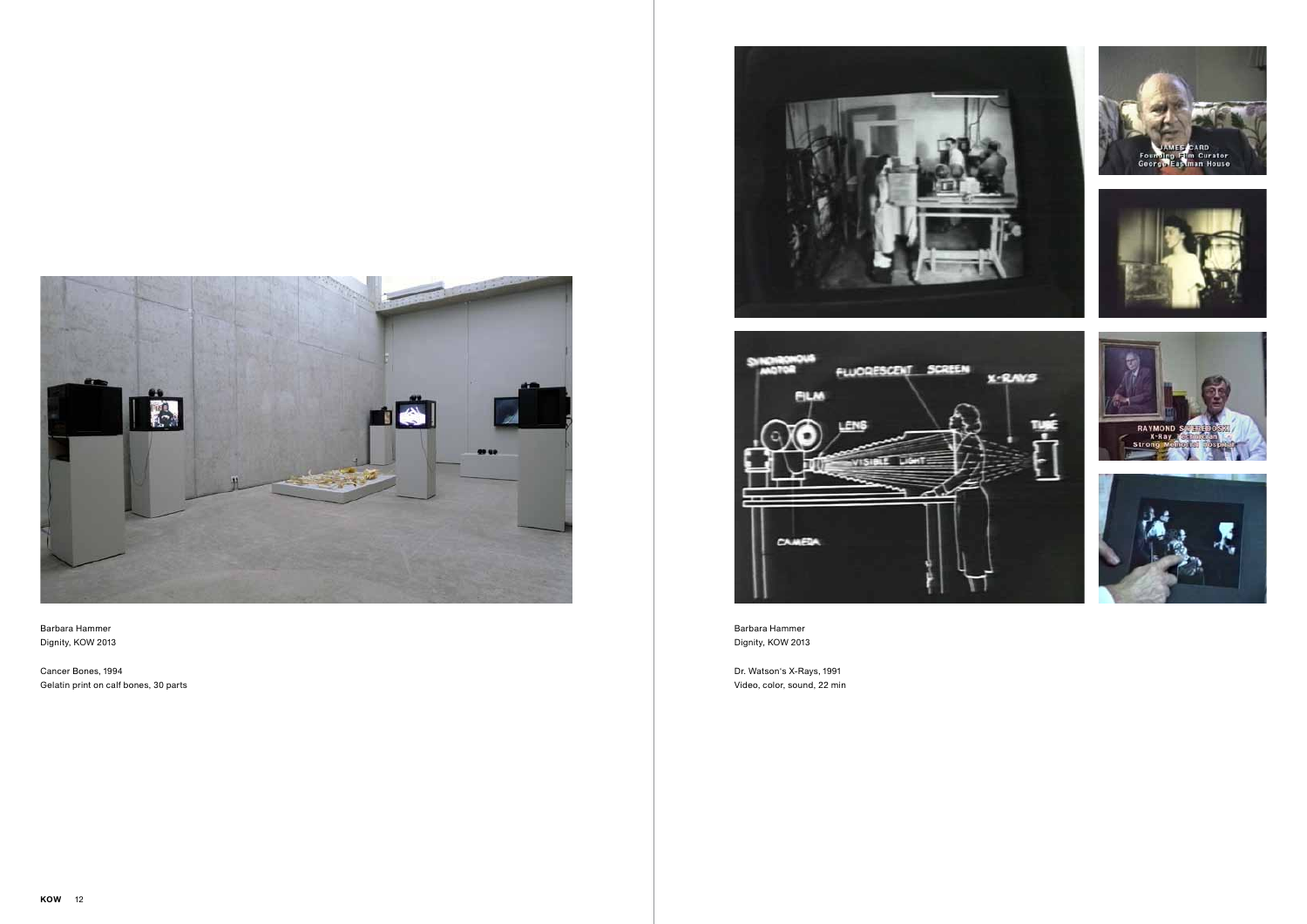







Vital Signs, 1991 16 mm film transferred to DVD, color, b&w, sound, 9 min



Barbara Hammer Dignity, KOW 2013

Exhibition view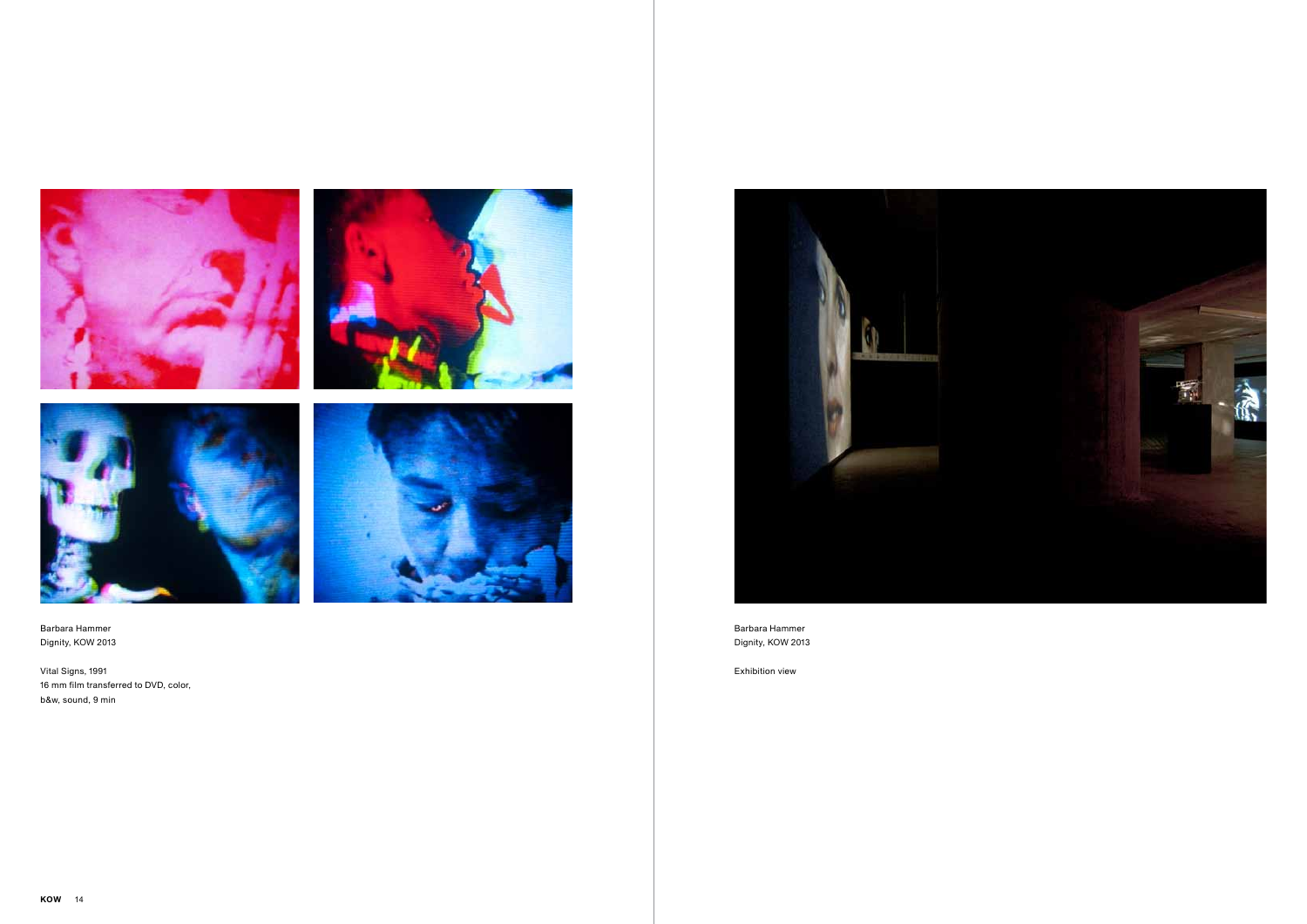



Sanctus, 1990 16 mm film transferred to DVD, color, b&w, sound by Neil B. Rolnick, 19 min Exhibition views

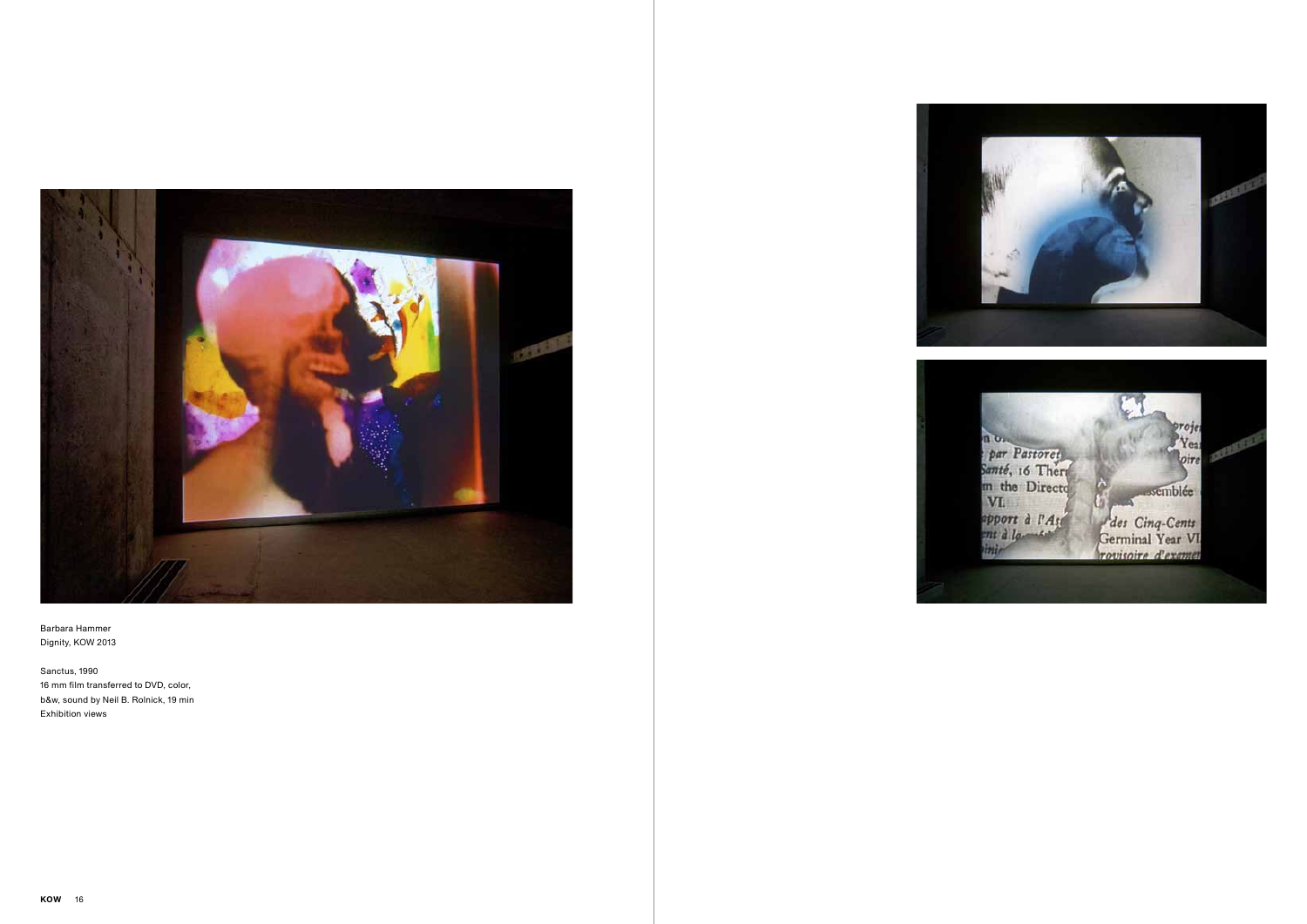



Sanctus, 1990 16 mm film transferred to DVD, color, b&w, sound by Neil B. Rolnick, 19 min



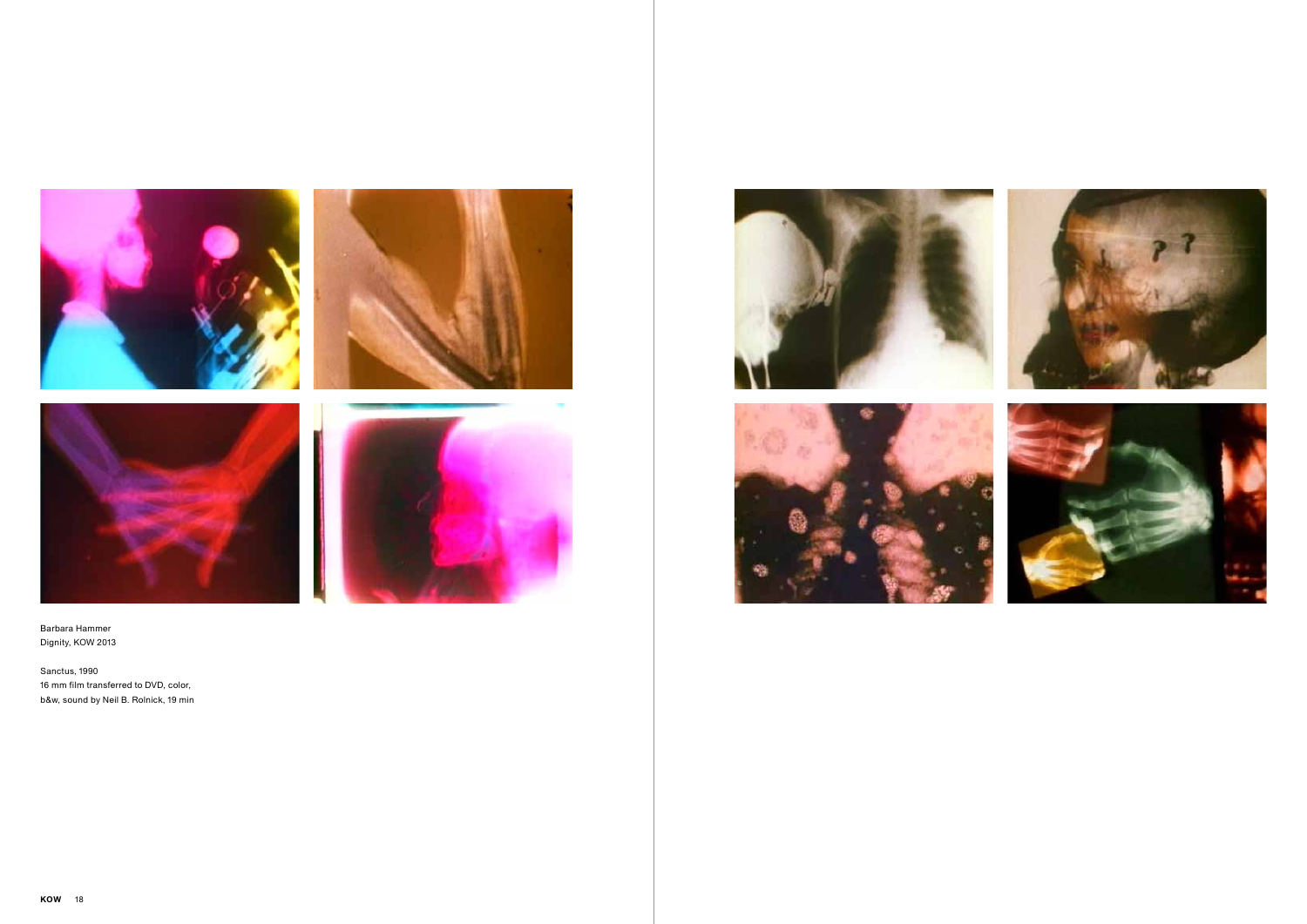



Sanctus, 1990 16 mm film transferred to DVD, color, b&w, sound by Neil B. Rolnick, 19 min Exhibition views



KOW staff reading excerpts from "The City within the City—Berlin, the Green Urban Archipelago" (1977)

Barbara Hammer Dignity, KOW 2013

Real estate commercials on gallery computers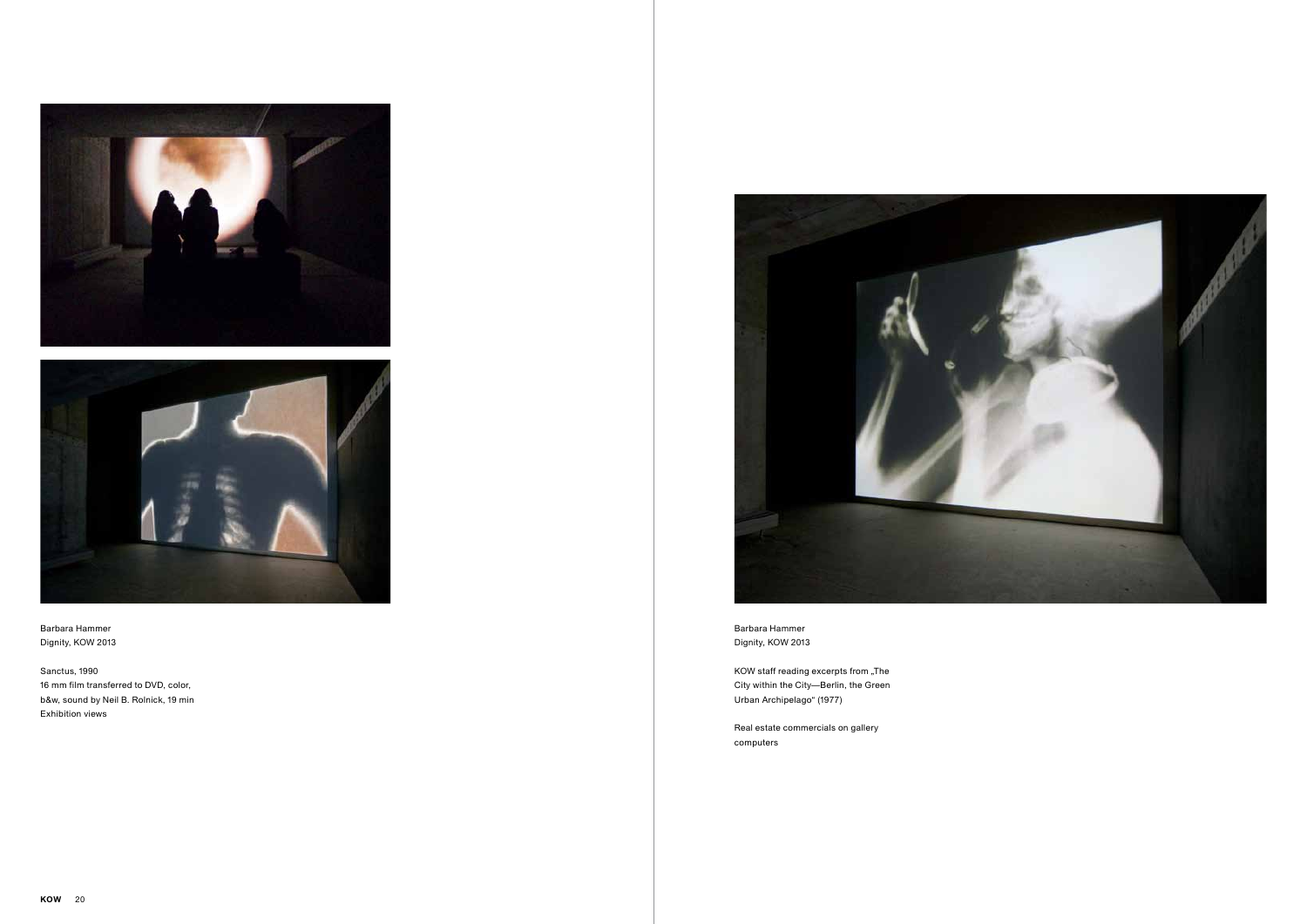







Optic Nerve, 1985 16 mm, color, sound by Helen Thorington, 16 min